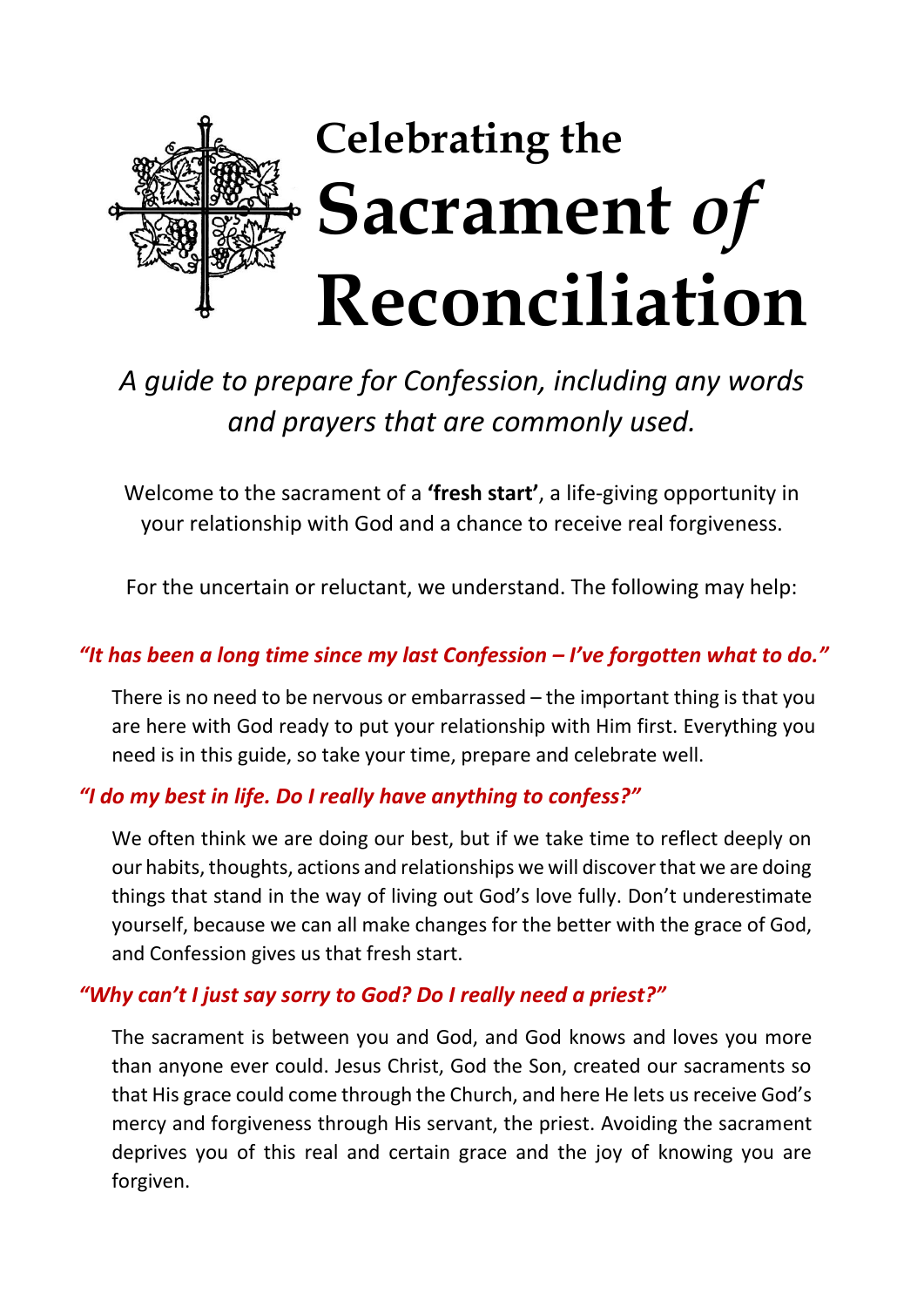# **How to Prepare for the Sacrament of Reconciliation**

Before we come to confess our sins, we need to spend some time reflecting more deeply on *areas of our life* that need work. The following prompts can help us examine our conscience, and see where our thoughts and actions are harmful, self-centred or a barrier to the love of God.

 Jesus said, "You shall **love the Lord your God** with all your heart, and with all your soul, and with all your mind. This is the greatest and first commandment. And the second is like it: You shall **love your neighbour as yourself**."

(Matthew 22:37-39)

## **EXAMINATION OF CONSCIENCE** *(for silent reflection)*

### **1. 'Love the Lord your God…'**

*Do I honour God in thought, word and deed?*

- Do I give God appropriate time in my day?
- Do I turn to God only when I'm in need?
- Do I pray regularly?
- Do I go to Sunday Mass or have I given up?
- Do I fully participate in Sunday Mass?
- Do I respect God's Holy Name?
- Do I give thanks to God for the good things He has given me each day?
- Do I put my trust in God?

# **2. 'Love your neighbour…'**

*Do I love my neighbour in thought, word and deed?*

- Do I give my family members the respect they deserve?
- Do I make life difficult at home or work by my behaviour?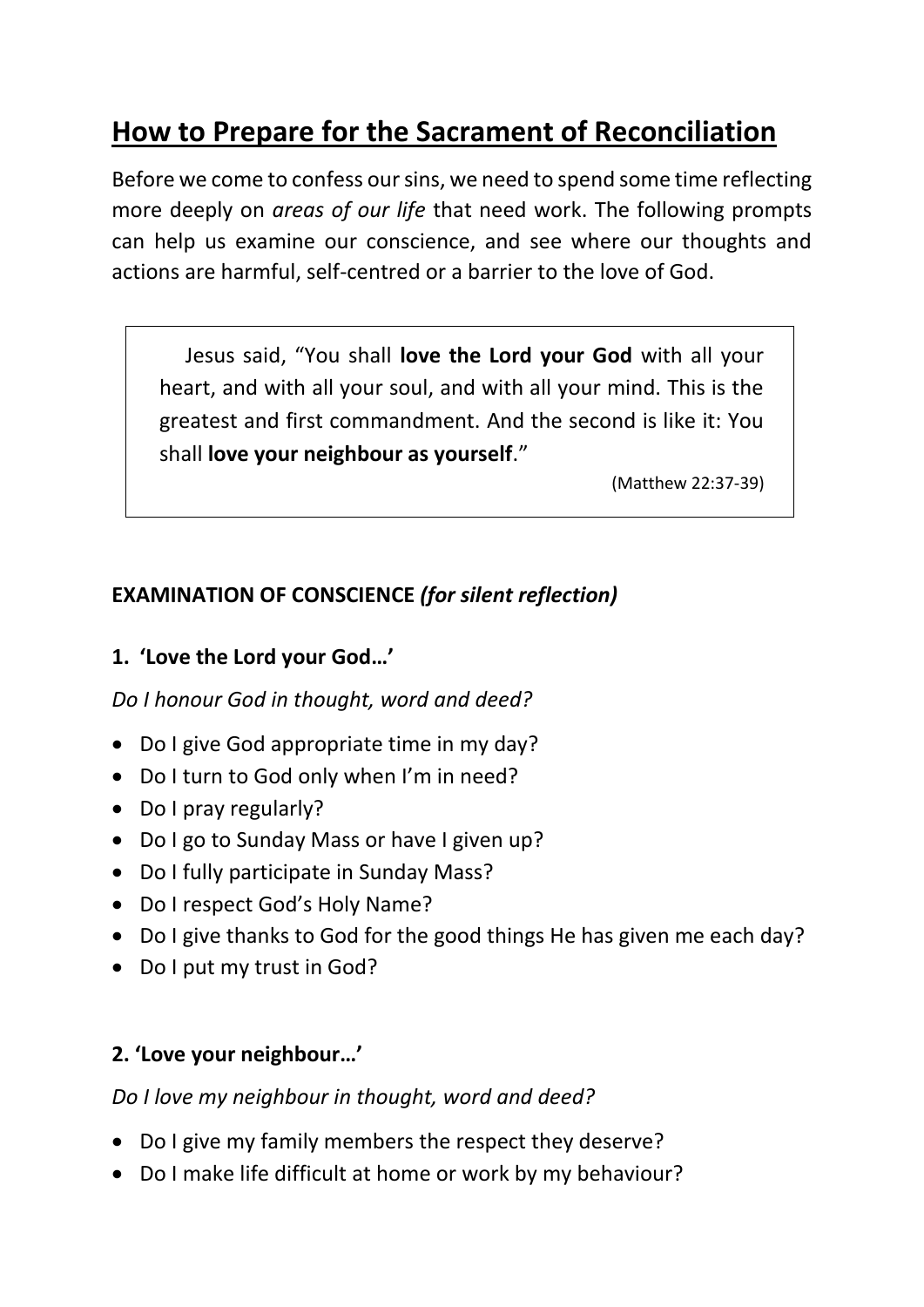- Do I participate in gossip?
- Do I hold grudges or do I forgive?
- Do I use social media in a responsible and positive manner?
- Do I treat others fairly, honestly and with respect?
- Do I love my neighbour as myself and do my best to help them?

## **3. 'Love your neighbour as yourself…'**

## *Do I respect myself in thought, word and deed?*

- Do I respect the body that God has given me by leading a healthy lifestyle?
- Do I spend my time wisely or do I waste it?
- Do I work hard at making the most of my abilities?
- Am I self-centred at the expense of others?
- Am I a good role model as a friend or am I easily led astray?
- Do I respect the environment and avoid wasting resources?